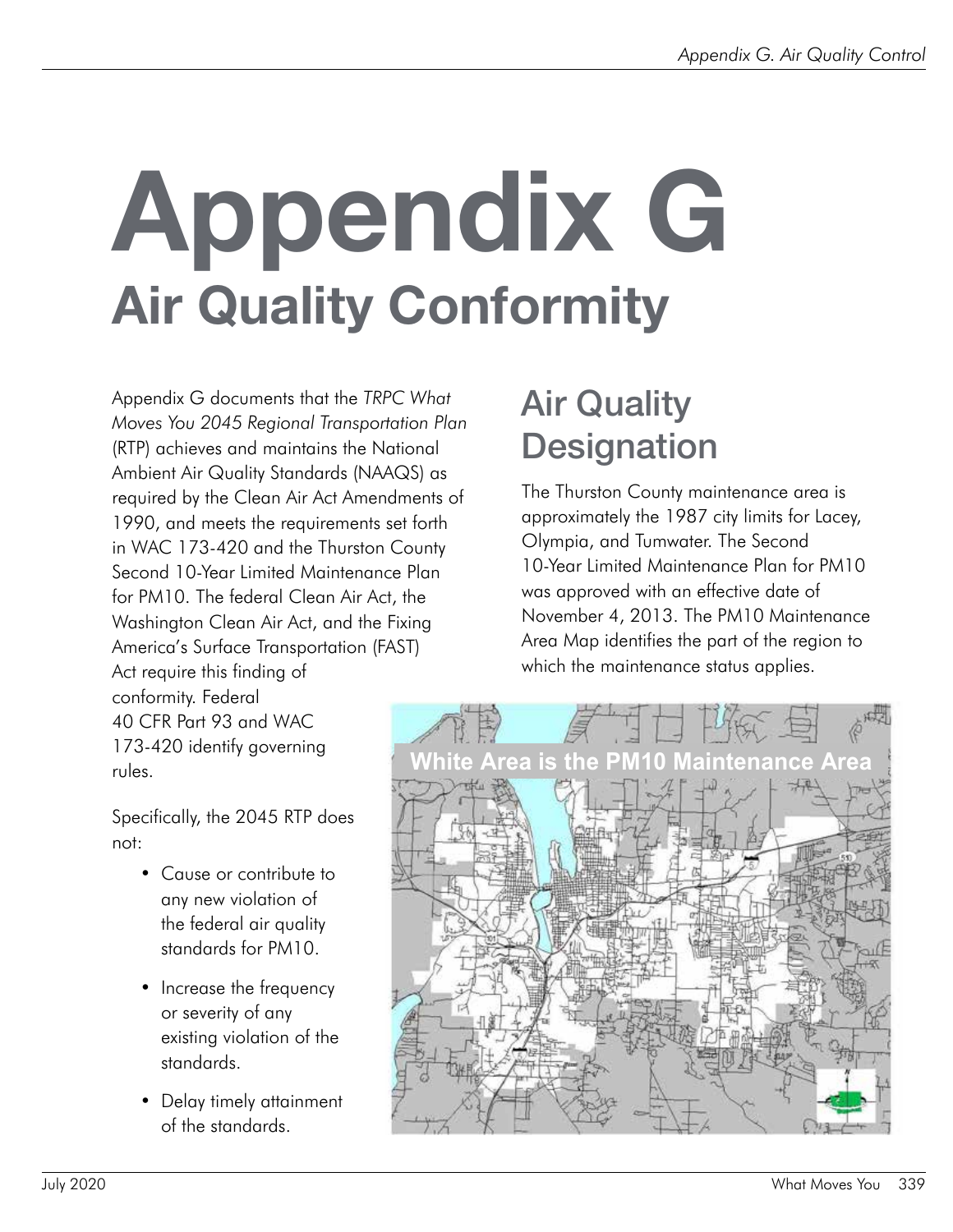The approved Second 10-Year Limited Maintenance Plan does not contain a transportation conformity emission budget, and regional emission analyses are no longer required as part of the transportation conformity demonstration for PM10. However, all other transportation conformity requirements of 40 CFR Part 93 Subpart A continue to apply, such as:

- Transportation plans and projects provide for timely implementation of SIP transportation control measures in accordance with 40 CFR 93.113.
- Transportation plans and projects comply with the fiscal constraint element per 40 CFR 93.108.
- The MPO's interagency consultation procedures meet applicable requirements of 40 CFR 93.105.
- Conformity of transportation plans is determined no less frequently than every four years, and conformity of plan amendments and transportation projects is demonstrated in accordance with the timing requirements specified in 40 CFR 93.104.
- The latest planning assumptions and emissions model are used as set forth in 40 CFR 93.110 and 40 CFR 93.111.
- Projects do not cause or contribute to any new localized PM10 violations in accordance with procedures specified in 40 CFR 93.123.

• Project sponsors and/or operators provide written commitments as specified in 40 CFR 93.125.

#### Latest Planning Assumptions and **Documentation**

As required by §93.110, this conformity determination is based on the latest planning assumptions. Population and employment forecasts used in the travel demand model were developed in 2017/2018. This represents the recently adopted region-wide land use forecasts. The most current travel demand model covers the time period from 2020 to 2045. The travel demand model reflects the most current projects of future travel demand and transit service levels.

Technical documentation may be found in:

- Population and Employment Forecast for Thurston County
- Travel Demand Model Assumptions and Methodologies (to be published)
- Highway Performance Monitoring System (WSDOT)

TRPC documents are also available by calling TRPC at (360)956-7575.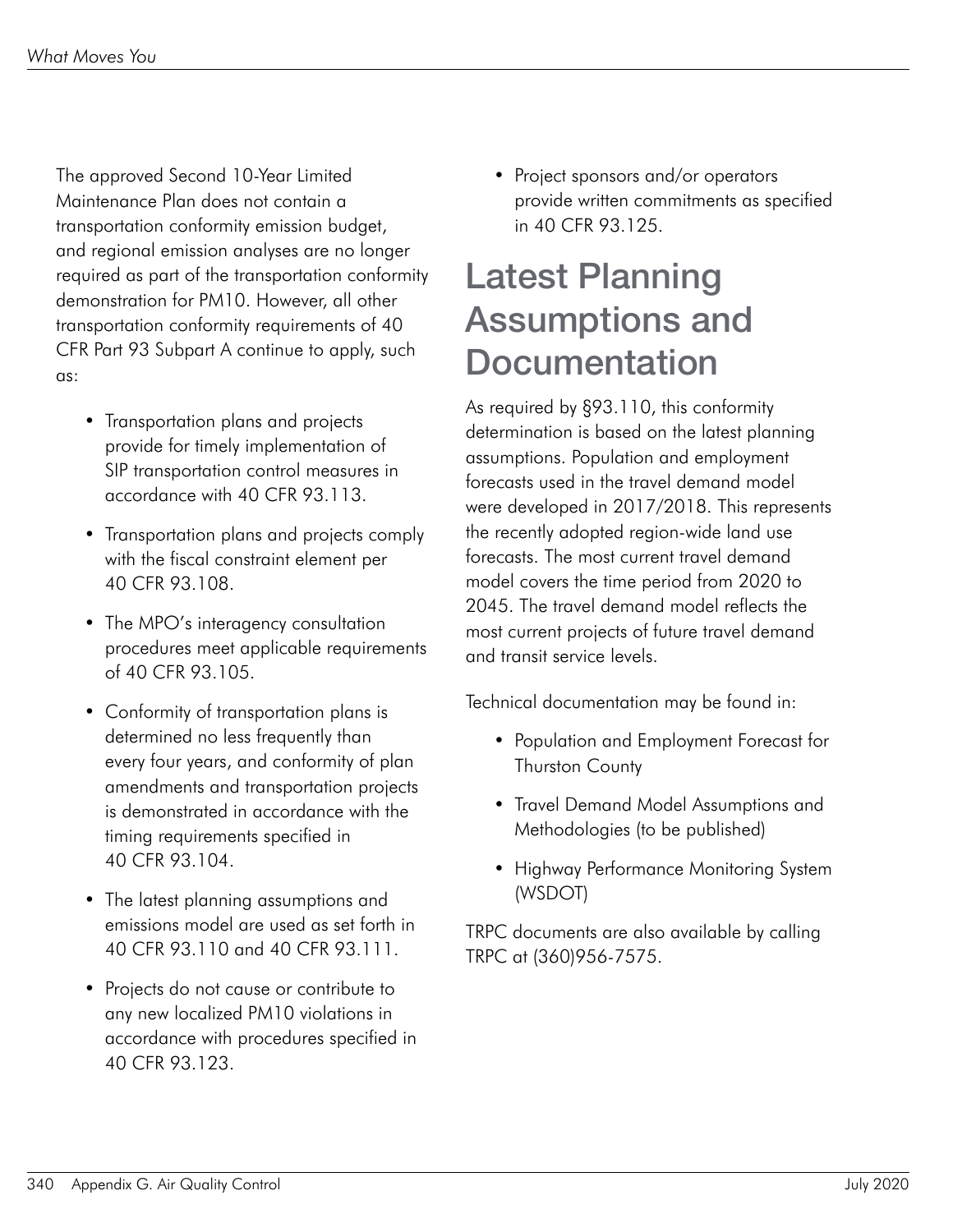### **Consultation**

TRPC confers regularly with the state's Air Quality Consultation Group. The group is comprised of representatives from the Environmental Protection Agency, the State Department of Ecology, the Federal Transit Administration, the Federal Highway Administration, and the Washington State Department of Transportation. The group also provides direction on how to comply with conformity requirements. The group reviews assumptions, methodologies, process, and findings before any project included in the RTP proceeds.

The Air Quality Conformity Finding is published in both the draft and final RTP. During the public comment period, TRPC publicizes and distributes the RTP broadly to encourage the widest possible opportunity for public comment. TRPC is scheduled to adopt the RTP on July 10, 2020 and expects that a conformity finding will be issued shortly thereafter by Federal Highway Administration and Federal Transit Administration. Any public comment received during the public comment period will be considered by the Technical Advisory Committee and the Transportation Policy Board before being presented to TRPC for final action.

### Using Vehicle Miles Traveled (VMT) to Demonstrate **Conformity**

TRPC's approach to monitoring conformity is established in the maintenance plan. Conformity is based on analyzing VMT extracted from the metropolitan area travel demand model and comparing that to the Margin of Safety. The modeled annual VMT growth rate for the period of this plan is 1.19 percent (Table G-1). The Margin of Safety analysis was conducted for the Thurston County Second 10-Year Limited Maintenance Plan for PM10. It would take a sustained VMT growth rate of 6.3 percent per year to reach the Margin of Safety for on-road emissions and trigger conformity concerns. Such a rate of growth would require an extraordinarily large increase in population, vehicles, and traffic, triggering regional attention long before that growth rate was achieved.

#### Table G-1: Annual VMT Growth Rate of PM10 Maintenance Area

| Period    | <b>Annual VMT Growth Rate</b> |
|-----------|-------------------------------|
| 2020-2045 | 119%                          |

Source: TRPC Transportation Model.